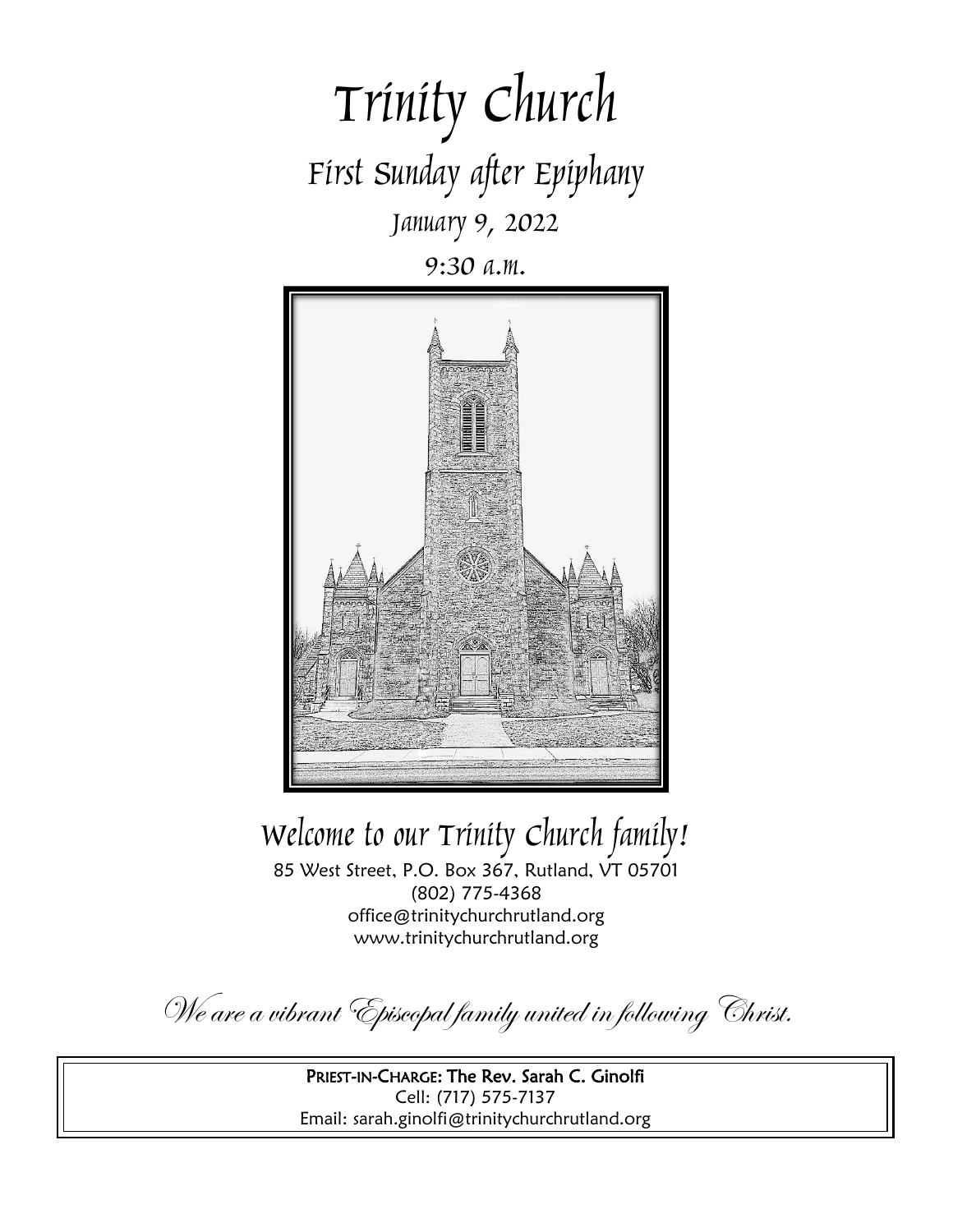# Announcements

Precautions Required for In-Person Worship—With the increase of COVID-19 cases in Vermont and nationwide and for the safety of our Trinity family, we are now requiring that face masks be worn in church and that seating spacing be more strictly followed. If you do not have a mask, please ask the ushers for one. Please use the pews marked with green tape.

Luncheon Takeout—We'll be delivering soup and sandwiches in the Trinity parking lot on Saturday, January 15 at 11:30am. If you'd like to help, please speak with Rich Jones, Sarah Danner, or Larry Jensen.

Annual Meeting and Vestry Election—The annual meeting of the parish will be held following worship on Sunday, January 30.

2021 Year End Contribution Statements-The 2021 statements have been emailed to those with email and mailed to those without email. If you do not receive your statement by either of these modes, or if you'd prefer a print copy, please contact the church office.

Ingathering for Communion Wine—We are accepting donations of Tawny Port Wine for our Holy Communion.

Diocesan News and Events—Green Mountain Online Abbey invites you to join us for prayer at 8:00 a.m. and 8:00 p.m. Monday through Saturday and 8:00 p.m. Sunday. Beginning with Epiphany, the Sunday evening prayer services are dedicated to racial healing. Also, on Thursdays from January 6 to February 17, from 6:30 to 8:00 p.m. on Zoom, Bishop Shannon will lead a diocesan book study of The Church Cracked Open: Disruption, Decline, and New Hope for Beloved Community by the Rev. Canon Stephanie Spellers. Spellers is Presiding Bishop Curry's canon for evangelism and reconciliation and was the keynote speaker at the diocese's 2018 convention. See the reading schedule, download the study guide and register online to receive your Zoom link for all seven sessions on the diocesan website. Both endeavors support the new Diocesan mission statement: The Episcopal Diocese of Vermont commits to "take anti-racist actions; work toward environmental sustainability; and develop vital, collaborative, economically sustainable congregations and leaders in our churches and diocesan institutions."

Poinsettias to Take Home—Please give our Christmas poinsettias a forever home! Take a plant with you today.

Christmas Tree Pickup—Rutland Boy Scout Troops 105 and 120 will once again collect discarded Christmas trees at the end of the holiday season, with pickup date scheduled for Saturday, January 15. To schedule your tree pickup, please call 802-438-8721 or email RutlandBSTreeCollection@gmail.com. (This is their major fundraiser, so donations are greatly appreciated and accepted at pickup.)



Bob and Judy Green

\*\*\*\*\*\*\*

Our Staff: Priest-in-Charge, the Rev. Sarah Ginolfi; treasurer, Linda Fay; Parish Administrator, Wendy Grace; Music Director, John Riddle: Sexton, Jeff Zoesch

Our Vestry: Senior Warden, Fern Fryer; Junior Warden, Jay Slenker; Members: Melissa Alarie; Elizabeth Bushey, Kathy Hall; Rich Jones; Krey Kellington; David Thurmer; Holly Webb

Today's Liturgical Assistants: Altar Guild-Sue Patrick, Lisa Boerner, Lisa Frankel-Boerner; Chalice Assistant-Rich Jones; Old Testament Reader— Marc Brierre; Epistle Reader— Shannon Hill; Intercessor— Mary Ruth; Ushers— Larry Patrick, Marc Brierre; Live Stream Tech— Lisa Frankel-Boerner

We offer our thanks to Elisabeth von Trapp for her gift of music in today's worship.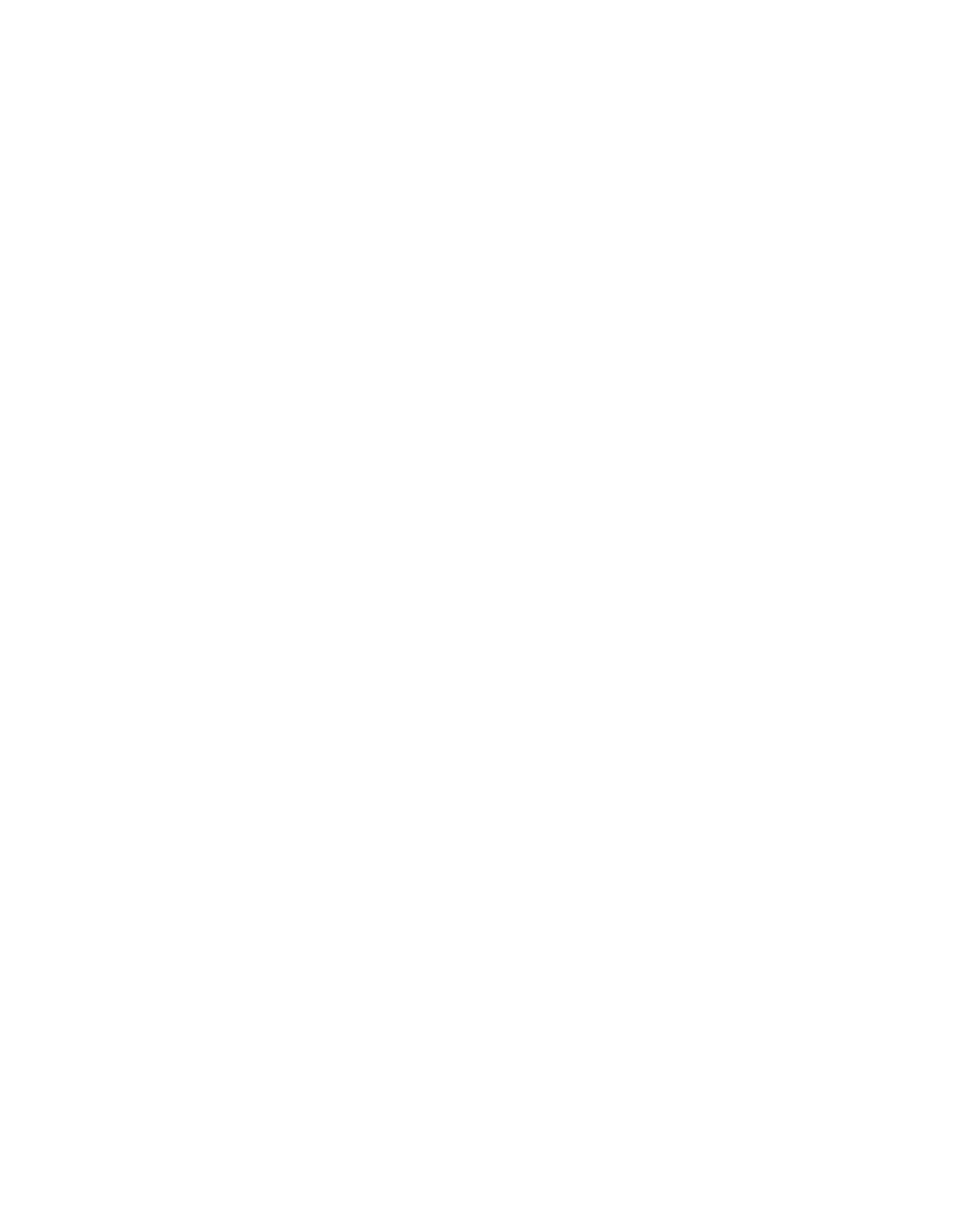# 9:30 a.m. First Sunday after Epiphany – Holy Eucharist

# The Invitatory

Prelude **Europe anno 18 anni 19 anni 19 anni 19 anni 19 anni 19 anni 19 anni 19 anni 19 anni 19 anni 19 anni 19** anni 19 anni 19 anni 19 anni 19 anni 19 anni 19 anni 19 anni 19 anni 19 anni 19 anni 19 anni 19 anni 19 anni

Processional Hymn #124 Methods and the What star is this, with beams so bright

#### Opening Sentences

Officiant: Blessed be God: Father, Son, and Holy Spirit.

People: And blessed be his kingdom, now and for ever. Amen.

Officiant: Almighty God, to you all hearts are open, all desires known, and from you no secrets are hid: Cleanse the thoughts of our hearts by the inspiration of your Holy Spirit, that we may perfectly love you, and worthily magnify your holy Name; through Christ our Lord. Amen.

Gloria in Excelsis  $s$ 

#### The Collect of the Day

Officiant: The Lord be with you.

People: And also with you.

Officiant: Let us pray.

Father in heaven, who at the baptism of Jesus in the River Jordan proclaimed him your beloved Son and anointed him with the Holy Spirit: Grant that all who are baptized into his Name may keep the covenant they have made, and boldly confess him as Lord and Savior; who with you and the Holy Spirit lives and reigns, one God, in glory everlasting. Amen.

# The Word of the Lord

Lessons of the Day

First Reading Isaiah 43:1-7

Reader: A reading from the book of Isaiah.

But now thus says the Lord, he who created you, O Jacob, he who formed you, O Israel: Do not fear, for I have redeemed you; I have called you by name, you are mine. When you pass through the waters, I will be with you; and through the rivers, they shall not overwhelm you; when you walk through fire you shall not be burned, and the flame shall not consume you. For I am the Lord your God, the Holy One of Israel, your Savior. I give Egypt as your ransom, Ethiopia and Seba in exchange for you. Because you are precious in my sight, and honored, and I love you, I give people in return for you, nations in exchange for your life. Do not fear, for I am with you; I will bring your offspring from the east, and from the west I will gather you; I will say to the north, "Give them up," and to the south, "Do not withhold; bring my sons from far away and my daughters from the end of the earth— everyone who is called by my name, whom I created for my glory, whom I formed and made."

The Word of the Lord.

People: Thanks be to God.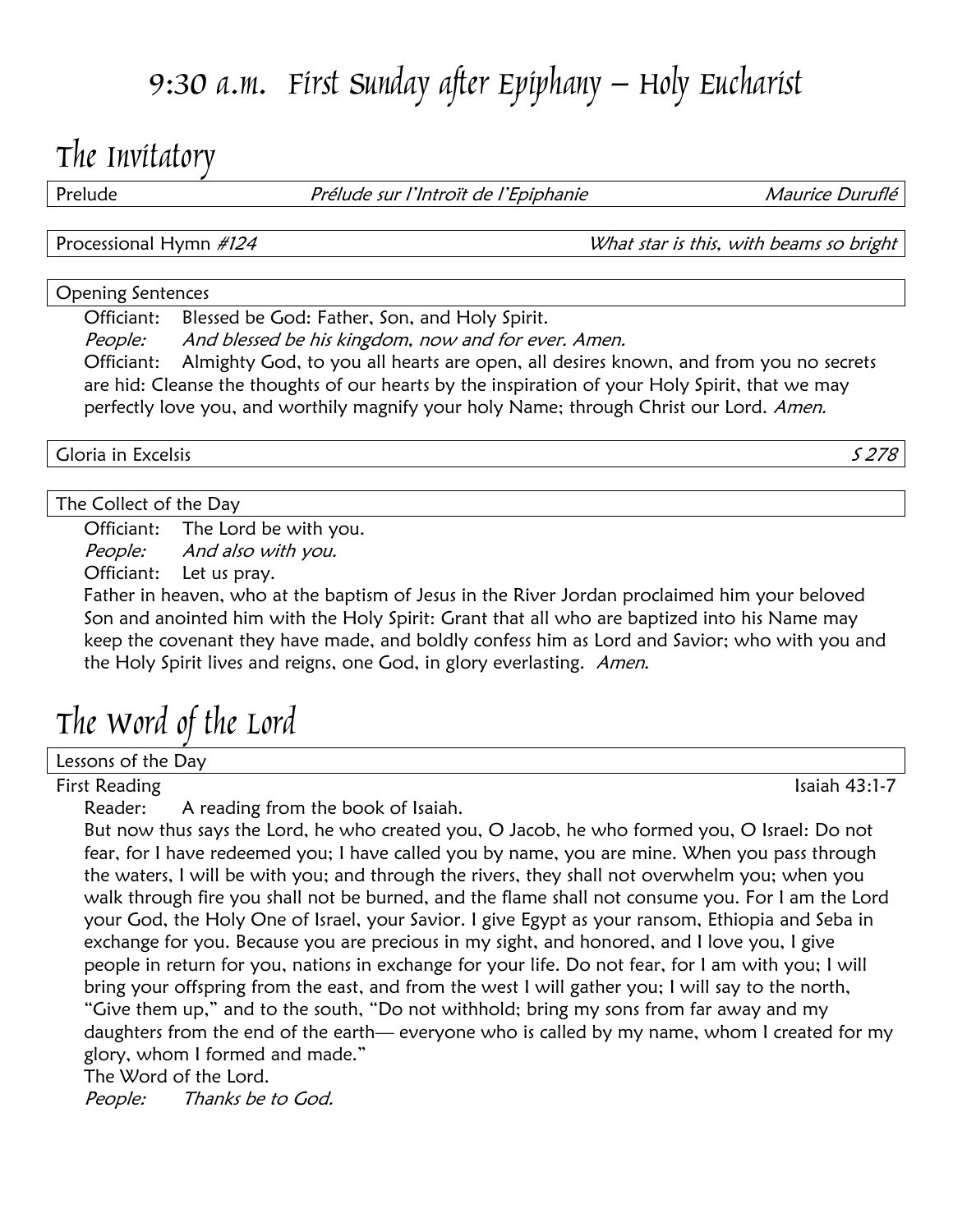Officiant: Please join me in reciting Psalm 29. 1 Ascribe to the Lord, you gods, \* ascribe to the Lord glory and strength.

2 Ascribe to the Lord the glory due his Name; \* worship the Lord in the beauty of holiness.

3 The voice of the Lord is upon the waters; the God of glory thunders; \* the Lord is upon the mighty waters.

4 The voice of the Lord is a powerful voice; \* the voice of the Lord is a voice of splendor.

5 The voice of the Lord breaks the cedar trees; \* the Lord breaks the cedars of Lebanon;

6 He makes Lebanon skip like a calf, \* and Mount Hermon like a young wild ox.

7 The voice of the Lord splits the flames of fire; the voice of the Lord shakes the wilderness; \* the Lord shakes the wilderness of Kadesh.

8 The voice of the Lord makes the oak trees writhe \* and strips the forests bare.

9 And in the temple of the Lord  $*$ all are crying, "Glory!"

10 The Lord sits enthroned above the flood; \* the Lord sits enthroned as King for evermore.

11 The Lord shall give strength to his people; \* the Lord shall give his people the blessing of peace.

#### Second Reading Acts 8:14-17

Reader: A reading from the Acts of the Apostles.

When the apostles at Jerusalem heard that Samaria had accepted the word of God, they sent Peter and John to them. The two went down and prayed for them that they might receive the Holy Spirit (for as yet the Spirit had not come upon any of them; they had only been baptized in the name of the Lord Jesus). Then Peter and John laid their hands on them, and they received the Holy Spirit.

The Word of Lord. People: Thanks be to God.

Sequence Hymn #121 Sequence Hymn #121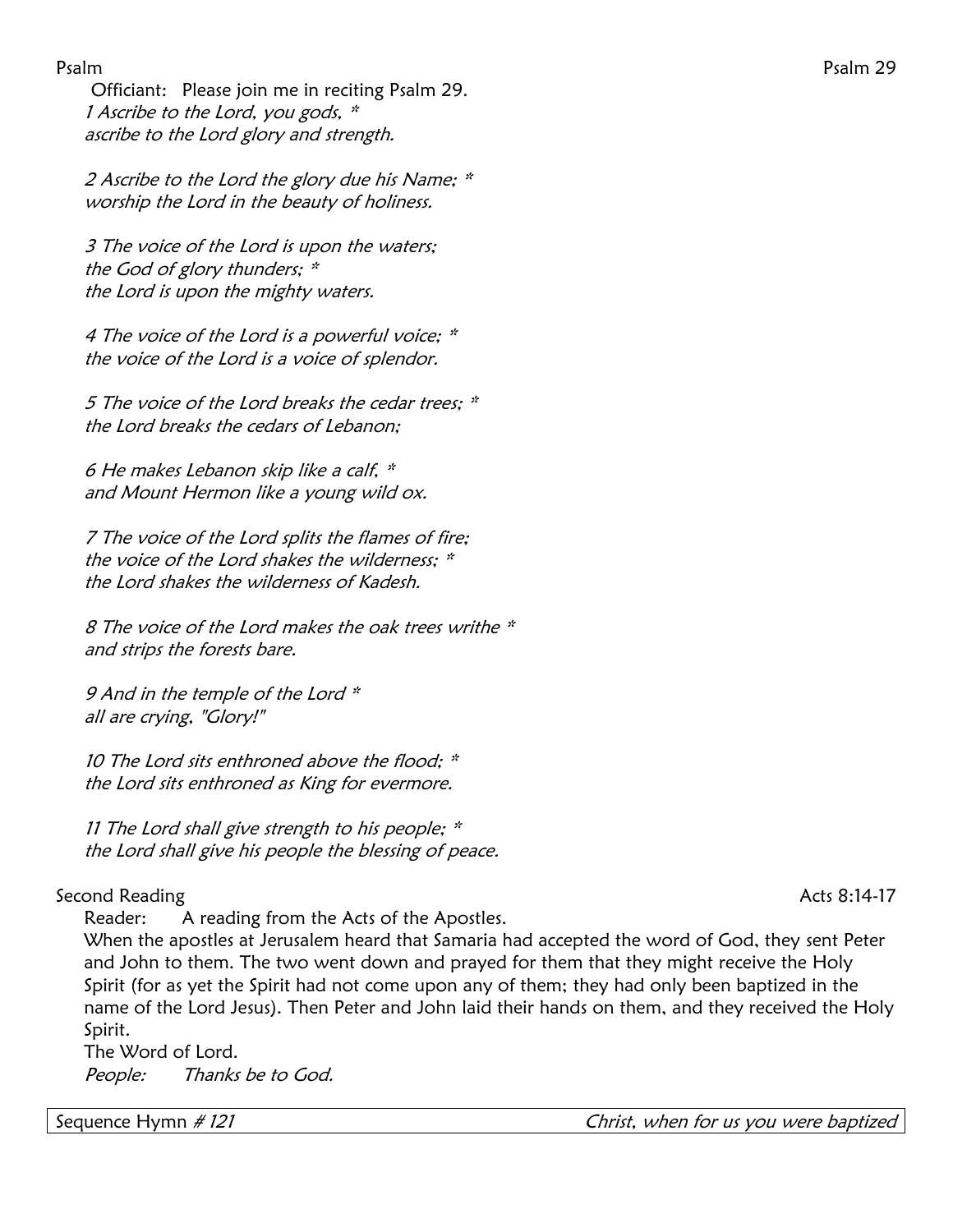Officiant: The Holy Gospel of our Lord Jesus Christ according to Luke.

#### People: Glory to you, Lord Christ.

As the people were filled with expectation, and all were questioning in their hearts concerning John, whether he might be the Messiah, John answered all of them by saying, "I baptize you with water; but one who is more powerful than I is coming; I am not worthy to untie the thong of his sandals. He will baptize you with the Holy Spirit and fire. His winnowing fork is in his hand, to clear his threshing floor and to gather the wheat into his granary; but the chaff he will burn with unquenchable fire." Now when all the people were baptized, and when Jesus also had been baptized and was praying, the heaven was opened, and the Holy Spirit descended upon him in bodily form like a dove. And a voice came from heaven, "You are my Son, the Beloved; with you I am well pleased."

The Gospel of the Lord.

People: Praise to you, Lord Christ.

| Sermon | $\mathbf{r}$<br>sarahl<br>unolt <sup>,</sup><br>*ne.<br>-Rev |
|--------|--------------------------------------------------------------|
|        |                                                              |

|            | Renewal of Baptismal Covenant (Congregation)                                                             |
|------------|----------------------------------------------------------------------------------------------------------|
| Celebrant: | Do you believe in God the Father?                                                                        |
| People:    | I believe in God, the Father almighty, creator of heaven and earth.                                      |
| Celebrant: | Do you believe in Jesus Christ, the Son of God?                                                          |
| People:    | I believe in Jesus Christ, his only Son, our Lord,                                                       |
|            | He was conceived by the power of the Holy Spirit                                                         |
|            | and born of the Virgin Mary.                                                                             |
|            | He suffered under Pontius Pilate,                                                                        |
|            | was crucified, died, and was buried.                                                                     |
|            | He descended to the dead.                                                                                |
|            | On the third day he rose again.                                                                          |
|            | He ascended into heaven,                                                                                 |
|            | and is seated at the right hand of the Father.                                                           |
|            | He will come again to judge the living and the dead.                                                     |
| Celebrant: | Do you believe in God the Holy Spirit?                                                                   |
| People:    | I believe in the Holy Spirit,                                                                            |
|            | the holy catholic Church,                                                                                |
|            | the communion of saints,                                                                                 |
|            | the forgiveness of sins,                                                                                 |
|            | the resurrection of the body,                                                                            |
|            | and the life everlasting.                                                                                |
| Celebrant: | Will you continue in the apostles' teaching and fellowship, in the breaking of the                       |
|            | bread, and in the prayers?                                                                               |
| People:    | I will, with God's help.                                                                                 |
| Celebrant: | Will you persevere in resisting evil, and, whenever you fall into sin, repent and return<br>to the Lord? |
| People:    | I will, with God's help.                                                                                 |
|            |                                                                                                          |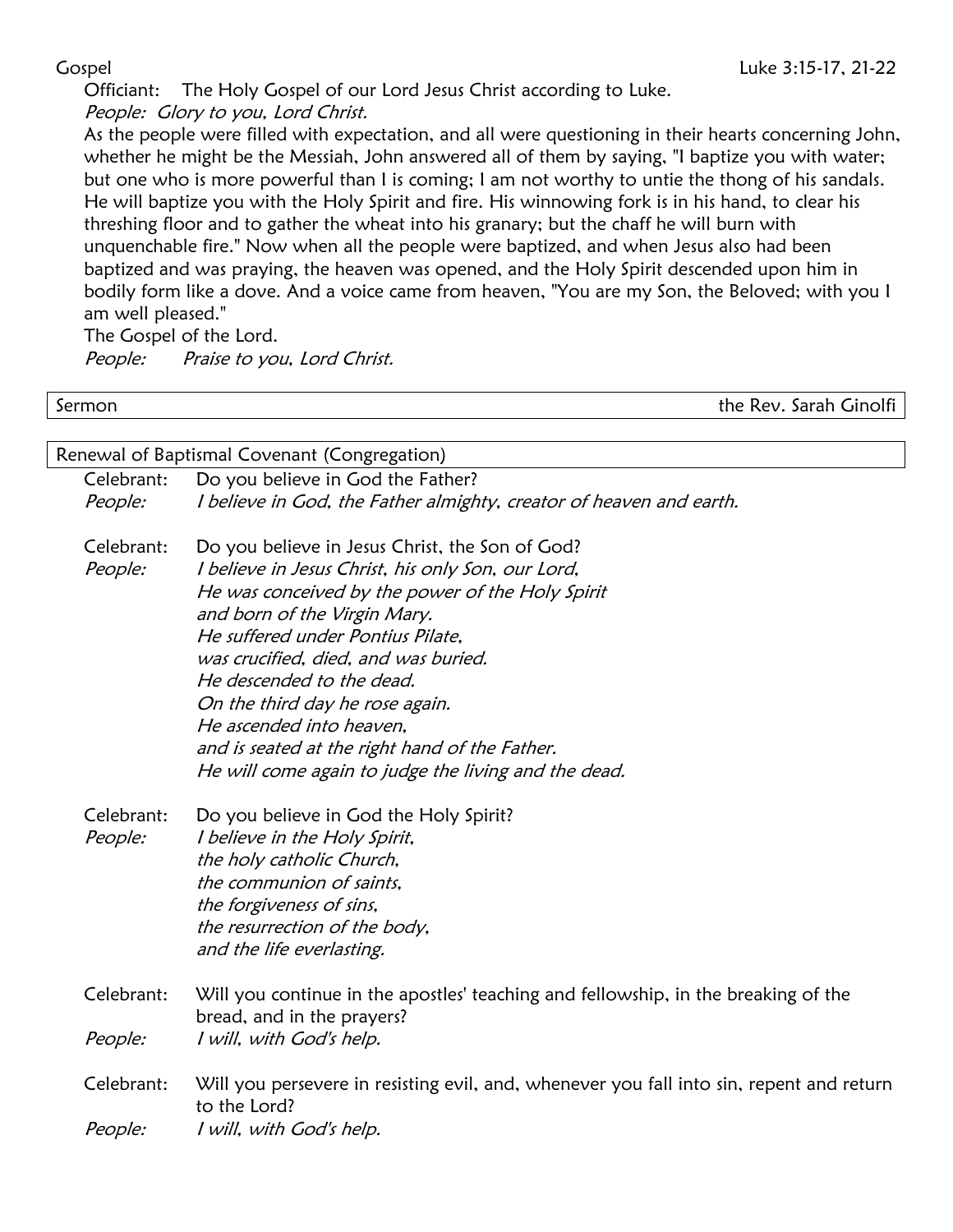Celebrant: Will you proclaim by word and example the Good News of God in Christ? People: I will, with God's help.

Celebrant: Will you seek and serve Christ in all persons, loving your neighbor as yourself? People: I will, with God's help.

Celebrant: Will you strive for justice and peace among all people, and respect the dignity of every human being? People: I will, with God's help.

Celebrant: O God, you made us in your own image and redeemed us through Jesus your Son: Look with compassion on the whole human family; take away the arrogance and hatred which infect our hearts; break down the walls that separate us; unite us in bonds of love; and work through our struggle and confusion to accomplish your purposes on earth; that, in your good time, all nations and races may serve you in harmony around your heavenly throne; through Jesus Christ our Lord. Amen.

#### Intercession Prayers and Confession

| Reader:                       | Dear God, we seek to follow your will. Guide us as we deepen in spirituality, grow in<br>compassion, and be your courageous hope in the world. Father, we pray for your<br>holy Catholic Church. We pray for The Anglican Church of Chile; Ministry and work<br>of VIA (the Vermont Interfaith Action Group), JUMP, and Cathedral Square<br>Corporation.                                                                                                                   |
|-------------------------------|----------------------------------------------------------------------------------------------------------------------------------------------------------------------------------------------------------------------------------------------------------------------------------------------------------------------------------------------------------------------------------------------------------------------------------------------------------------------------|
| People:                       | That we all may be one.                                                                                                                                                                                                                                                                                                                                                                                                                                                    |
| Reader:<br>People:            | Grant that every member of the Church may truly and humbly serve you;<br>That your Name may be glorified by all people.                                                                                                                                                                                                                                                                                                                                                    |
| Reader:                       | We pray for all bishops, priests, and deacons. We pray especially for Justin,<br>Archbishop of Canterbury; Michael, our Presiding Bishop; Shannon, our Bishop; and<br>Sarah, our priest.                                                                                                                                                                                                                                                                                   |
| People:                       | That they may be faithful ministers of your Word and Sacraments.                                                                                                                                                                                                                                                                                                                                                                                                           |
| Reader:<br>People:            | We pray for all who govern and hold authority in the nations of the world;<br>That there may be justice and peace on the earth.                                                                                                                                                                                                                                                                                                                                            |
| Reader:<br>People:<br>Reader: | Give us grace to do your will in all that we undertake;<br>That our works may find favor in your sight.<br>We pray for all victims of violence; for those persecuted for race or gender; for all<br>suffering financial hardship. We remember those commended to us, especially Mario,<br>Dennis, Rodney, John, Meg, Mike, Emily, Susan, Eric, Mona, Harriet, Mary Ann,<br>Joan, Guy, Arlynn, Christian. Have compassion on those who suffer from any grief or<br>trouble; |
| People:                       | That they may be delivered from their distress.                                                                                                                                                                                                                                                                                                                                                                                                                            |
| Reader:                       | Give to the departed eternal rest, especially Judy and Bob Green for whom the altar<br>flowers have been given.                                                                                                                                                                                                                                                                                                                                                            |
| People:                       | Let light perpetual shine upon them.                                                                                                                                                                                                                                                                                                                                                                                                                                       |
| Reader:<br>People:            | We praise you for your saints who have entered into joy;<br>May we also come to share in your heavenly kingdom.                                                                                                                                                                                                                                                                                                                                                            |
| Reader:                       | Praise God for those in every generation in whom Christ has been honored. We pray                                                                                                                                                                                                                                                                                                                                                                                          |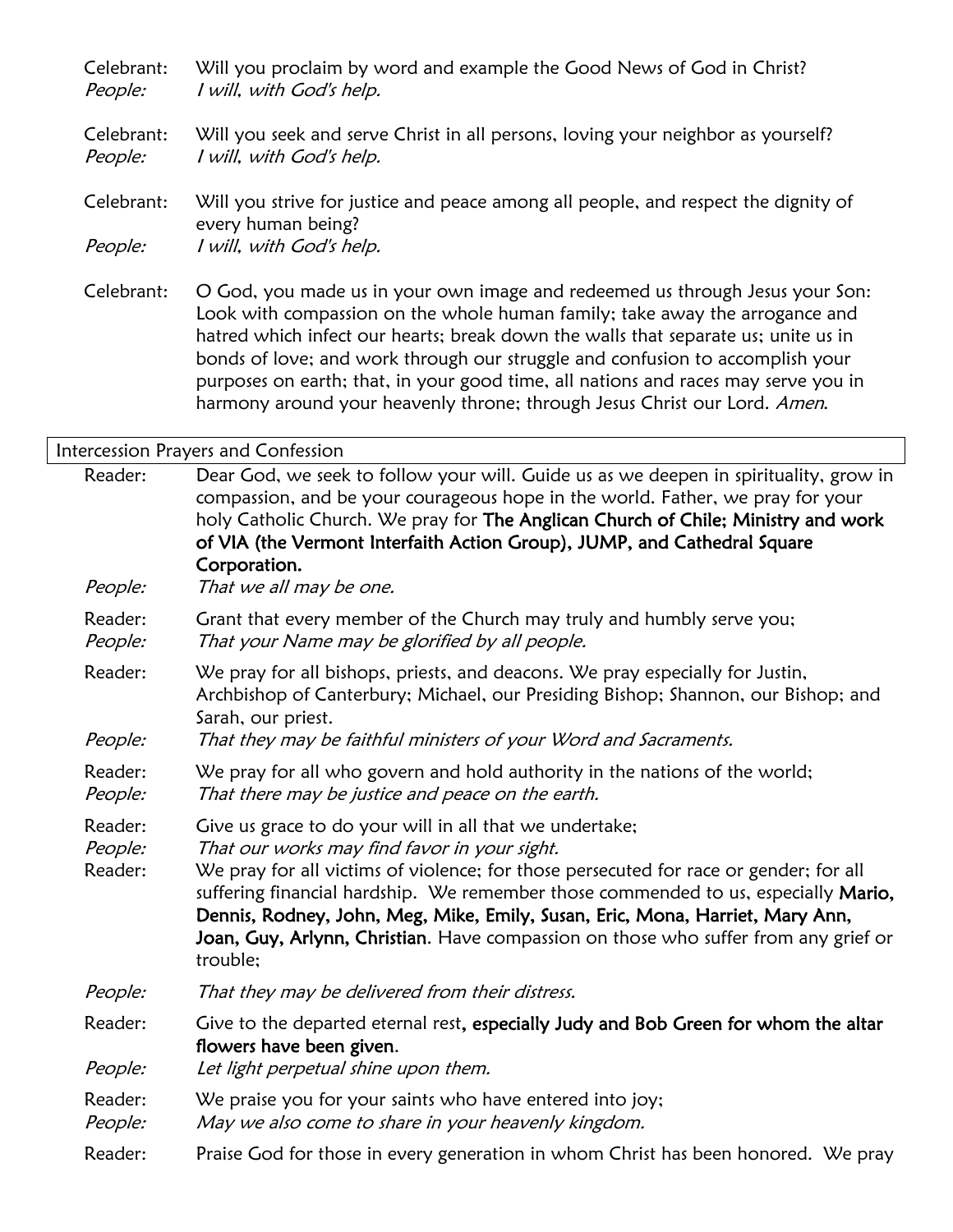for parishioners celebrating birthdays and anniversaries, especially: Emily Patrick, Nicole Brierre, Meg Howard, Richard Sweet, Tom Williamson, Catherine Williamson, Bill Reitz, Kit Wakefield, Joanna Ray, Lisa Frankel-Boerner, Hannah Coburn, Dan Bassett, Jane Jones. Pray that we may have grace to glorify Christ in our own day. Silence.

Celebrant: O God, in the course of this busy life, give us times of refreshment and peace; and grant that we may so use our leisure to rebuild our bodies and renew our minds, that our spirits may be opened to the goodness of your creation; through Jesus Christ our Lord. Amen.

The Confession and Absolution

| Celebrant: | Let us confess our sins against God and our neighbor.                                |
|------------|--------------------------------------------------------------------------------------|
| All:       | Most merciful God, we confess that we have sinned against you in thought, word,      |
|            | and deed, by what we have done, and by what we have left undone. We have not         |
|            | loved you with our whole heart; we have not loved our neighbors as ourselves. We     |
|            | are truly sorry and we humbly repent. For the sake of your Son Jesus Christ, have    |
|            | mercy on us and forgive us; that we may delight in your will, and walk in your ways, |
|            | to the glory of your Name. Amen.                                                     |
| Celebrant: | Almighty God have mercy on you, forgive you all your sins through our Lord Jesus     |
|            | Christ, strengthen you in all goodness, and by the power of the Holy Spirit keep you |

### The Peace

Celebrant: The peace of the Lord be always with you. People: And also with you.

in eternal life. Amen.

Thank you for remaining in your place for the passing of the peace. In these times, you may exchange the peace through eye contact with a wave, a bow, a smile, or whatever motion you grow to embrace in this adapted practice.

#### **Announcements**

All may come up the center aisle to receive Communion. Alert an usher if you wish to receive communion in your seat. The priest will distribute the bread and the wine in "kits" that we will consume together once all are served. Those wishing to receive a blessing instead of Communion are invited to cross their arms as a signal to the priest. Also, for various reasons, some opt to receive communion in "one kind" i.e. only the bread or only the wine. Communion in "one kind" still constitutes the full receipt of Communion. Let those serving Communion know if this is your preference upon arrival to the railing.

Thank you for your financial commitment to the life of Trinity Church. Your gift helps our church family spread God's love and joy in the world! Offering plates are located at the top of the center aisle on the way to the altar as well as near the center exit doors.

| <b>Offertory Anthem</b> | We Three Kings                   |  |
|-------------------------|----------------------------------|--|
|                         | performed by Elisabeth von Trapp |  |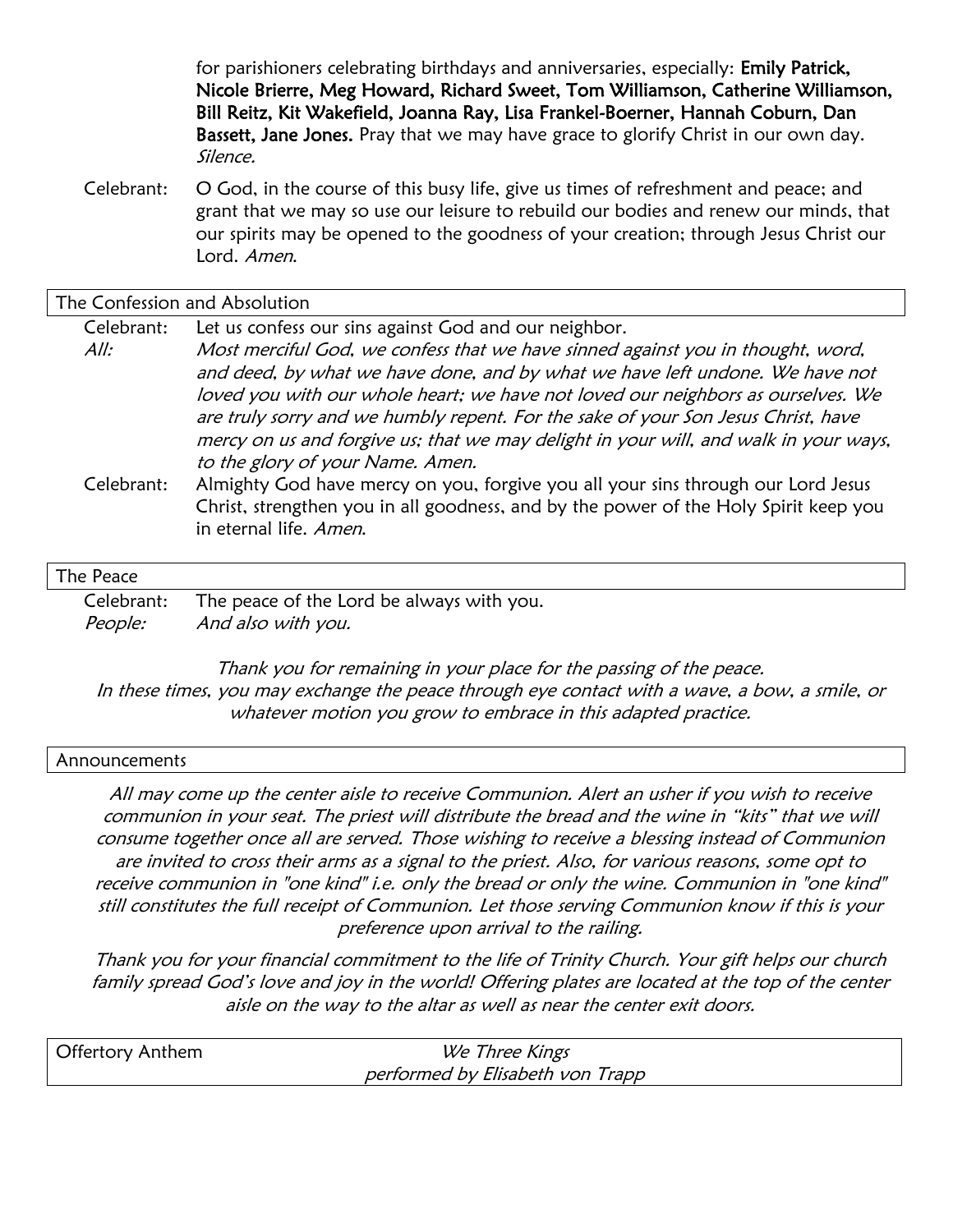# The Holy Communion

The Great Thanksgiving *(service music is found at the front of the hymnal)* S 120 Celebrant: The Lord be with you. People: And also with you. Celebrant: Lift up your hearts. People: We lift them to the Lord. Celebrant: Let us give thanks to the Lord our God. People: It is right to give him thanks and praise. Celebrant: It is right, and a good and joyful thing, always and everywhere to give thanks to you, Father Almighty, Creator of heaven and earth, because in the mystery of the Word made flesh, you have caused a new light to shine in our hearts, to give the knowledge of your glory in the face of your son Jesus Christ our Lord. And so we join the saints and angels proclaiming your glory, as we say:

### Sanctus  $S$  128

All: Holy, Holy, Holy Lord, God of power and might, heaven and earth are full of your glory. Hosanna in the highest. Blessed is he who comes in the name of the Lord. Hosanna in the highest.

### Eucharistic Prayer A (People stand or kneel as able.)

Celebrant: Holy and gracious Father: In your infinite love you made us for yourself, and, when we had fallen into sin and become subject to evil and death, you, in your mercy, sent Jesus Christ, your only and eternal Son, to share our human nature, to live and die as one of us, to reconcile us to you, the God and Father of all. He stretched out his arms upon the cross, and offered himself, in obedience to your will, a perfect sacrifice for the whole world.

On the night he was handed over to suffering and death, our Lord Jesus Christ took bread; and when he had given thanks to you, he broke it, and gave it to his disciples, and said, "Take, eat: This is my Body, which is given for you. Do this for the remembrance of me." After supper he took the cup of wine; and when he had given thanks, he gave it to them, and said, "Drink this, all of you: This is my Blood of the new Covenant, which is shed for you and for many for the forgiveness of sins. Whenever you drink it, do this for the remembrance of me." Therefore we proclaim the mystery of faith:

All: Christ has died. Christ is risen.

Christ will come again.

Celebrant: We celebrate the memorial of our redemption, O Father, in this sacrifice of praise and thanksgiving. Recalling his death, resurrection, and ascension, we offer you these gifts. Sanctify them by your Holy Spirit to be for your people the Body and Blood of your Son, the holy food and drink of new and unending life in him. Sanctify us also that we may faithfully receive this holy Sacrament, and serve you in unity, constancy, and peace; and at the last day bring us with all your saints into the joy of your eternal kingdom. All this we ask through your Son Jesus Christ: By him, and with him, and in him, in the unity of the Holy Spirit all honor and glory is yours, Almighty Father, now and for ever. AMEN.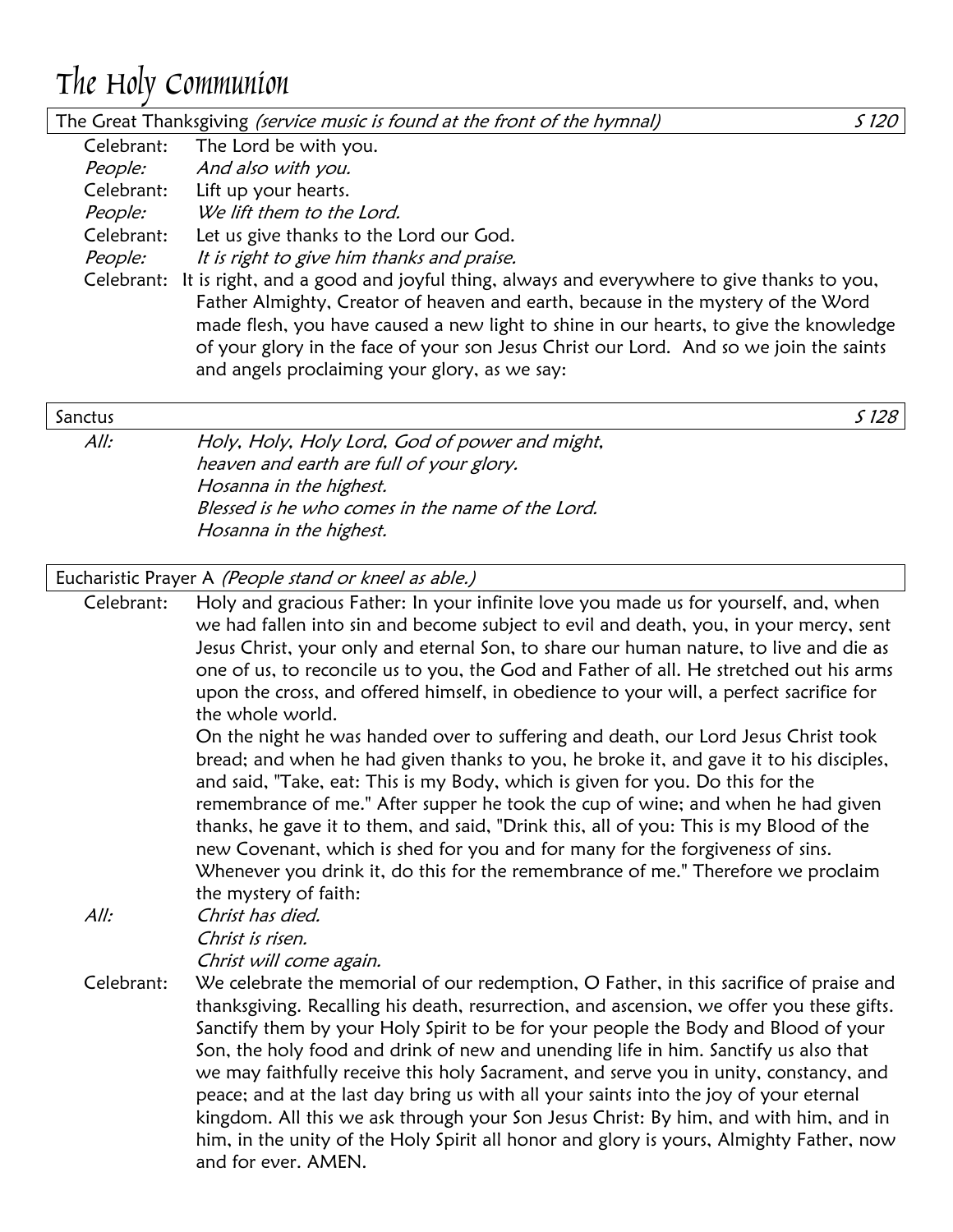| The Lord's Prayer |                                                                                                                                                                                                                                                                                                                                                                                             |  |
|-------------------|---------------------------------------------------------------------------------------------------------------------------------------------------------------------------------------------------------------------------------------------------------------------------------------------------------------------------------------------------------------------------------------------|--|
| Celebrant:        | And now, as our Savior Christ has taught us, we are bold to say,                                                                                                                                                                                                                                                                                                                            |  |
| All:              | Our Father, who art in heaven, hallowed be thy Name, thy kingdom come, thy will<br>be done, on earth as it is in heaven. Give us this day our daily bread. And forgive us<br>our trespasses, as we forgive those who trespass against us. And lead us not into<br>temptation, but deliver us from evil. For thine is the kingdom, and the power, and<br>the glory, for ever and ever. Amen. |  |
| The Fraction      |                                                                                                                                                                                                                                                                                                                                                                                             |  |
| Celebrant:        | Alleluia, Christ our Passover is sacrificed for us.                                                                                                                                                                                                                                                                                                                                         |  |
| People:           | Therefore, let us keep the feast. Alleluia!                                                                                                                                                                                                                                                                                                                                                 |  |
| The Invitation    |                                                                                                                                                                                                                                                                                                                                                                                             |  |
| C <sub>0</sub>    | The Cifts of Cod fou the Deaple of Cod. Teles them in usmambuones that Chuist died                                                                                                                                                                                                                                                                                                          |  |

Celebrant: The Gifts of God for the People of God. Take them in remembrance that Christ died for you, and feed on him in your hearts by faith, with thanksgiving.

Please follow the direction of the ushers, maintaining 6 feet of distance from other family groups, and waiting to consume the elements upon returning to the pews.

| Welsh carol, arr. Caradog Roberts '<br>Communion Anthem<br>UVer†∶ |
|-------------------------------------------------------------------|
|-------------------------------------------------------------------|

Post Communion Prayer

Celebrant: Let us pray. All: Eternal God, heavenly Father, you have graciously accepted us as living members of your Son our Savior Jesus Christ, and you have fed us with spiritual food in the Sacrament of his Body and Blood. Send us now into the world in peace, and grant us strength and courage to love and serve you with gladness and singleness of heart; through Christ our Lord. Amen.

#### Blessing

Celebrant: May the blessing of God Almighty: Father, Son and Holy Spirit be upon you and remain with you always.

Closing Hymn #135 Songs of thankfulness and praise

#### Dismissal

|                | Celebrant: Go in peace to love and serve the Lord. Alleluia! Alleluia! |
|----------------|------------------------------------------------------------------------|
| <i>People:</i> | Thanks Be to God! Alleluia! Alleluia!                                  |

Postlude Salvation now is come to Earth Heinrich Scheidemann

Exiting: Your presence is a blessing! Thank you for this gift. There are waste bins at each exit for communion container disposal.

\*\*\*\*\*\*\*\*\*\*\*\*\*\*\*\*

On the following pages you will find a recap of each session of our Advent Series: Invite, Welcome, and Connect.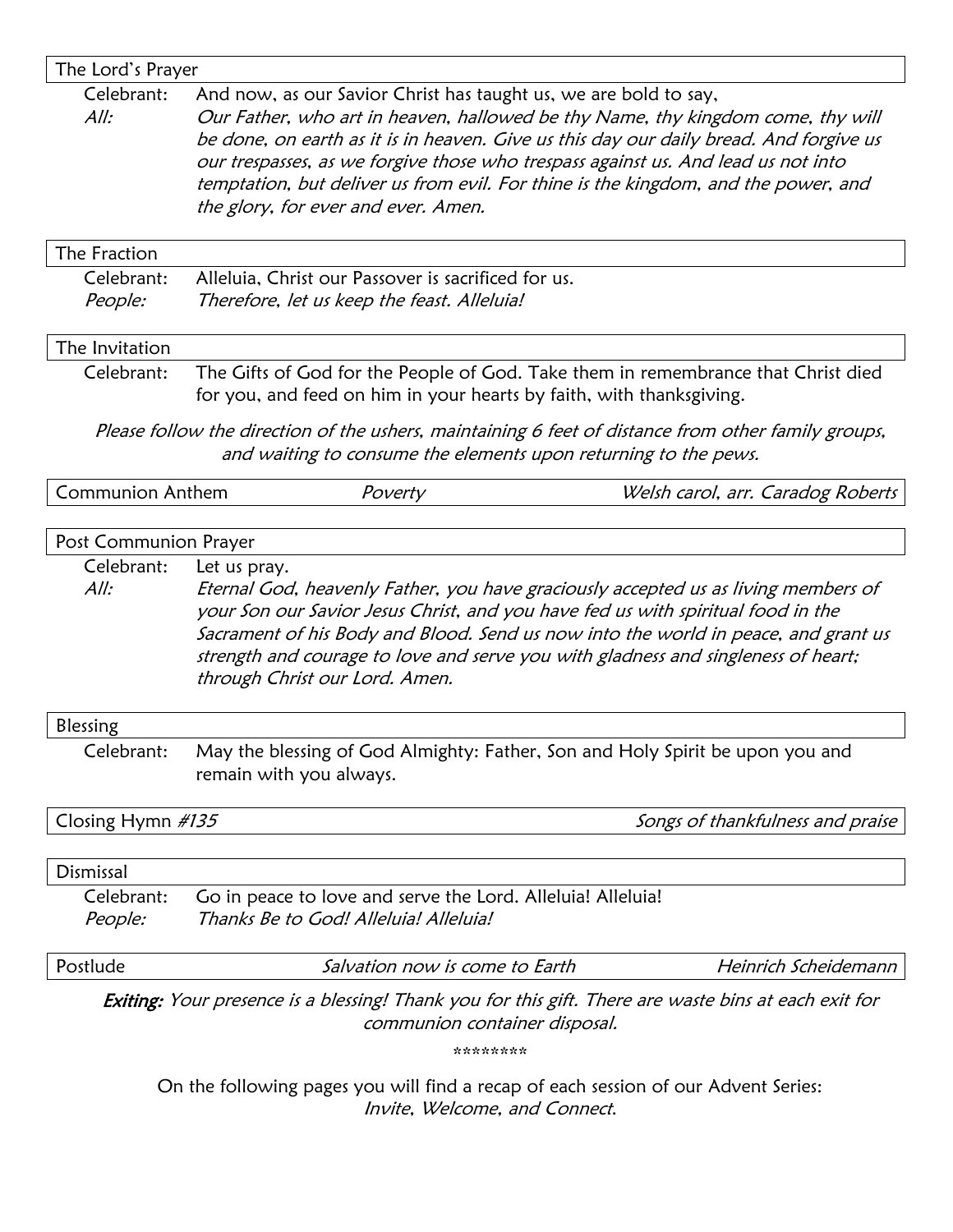# Notes from the "Invite" Advent Series Session on December 7th

At the onset of our time together, we each shared stories of how and why we came to Trinity Church. There were a diversity of pathways to Trinity. One important discovery we acknowledged was that the population of those who naturally found Trinity Church because they grew up in an Episcopal Church is dwindling. We cannot expect the community to know who we are or what we stand for, so sharing our story through relationships will be an important quality for us to enact.

Next, we watched Brené Brown's TED Talk on "The Power of Vulnerability." We examined the intersection of "invitation" and "vulnerability" to discern how the concept of being vulnerable in ourselves and in our community could encourage us to be more mindful of how we share our faith story or welcome the stories of newcomers. Brown writes that being vulnerable takes courage–telling the story with our whole hearts. And, while searching for and sharing vulnerability can be intimidating, "it's also often the birthplace of joy, creativity, and love." With that, one in our group wondered what might happen if we shared the message: "Come, be imperfect with us. You are worthy in your imperfection."

We spoke about the obstacles some may have with engaging church and how it's important to be aware that many visitors may already be in a tender state when choosing to come to church. Perhaps someone has a challenging past with the church or is in the midst of a major family crisis. Giving all visitors the space to embrace and share what they need from rather than projecting our needs onto them shows a spirit of generosity and "letting go the outcome."

To translate our thought into action, we brainstormed the following ideas to broaden our invitation effort at Trinity:

- We could host family friendly events like game nights, New Year's Eve parties, or summer picnics to get to know those in our community and build relationships before taking the step to invite a family who is completely unfamiliar with church to attend worship.
- We could offer a grape juice option during Communion to better serve the needs of those many individuals who come to our parish for AA meetings.
- We could design pins, bookmarks, or new Trinity t-shirts to wear when joining community events and hand out as swag.
- We could create Facebook events and promote them (very inexpensive) for special services like Christmas, Easter, or concerts.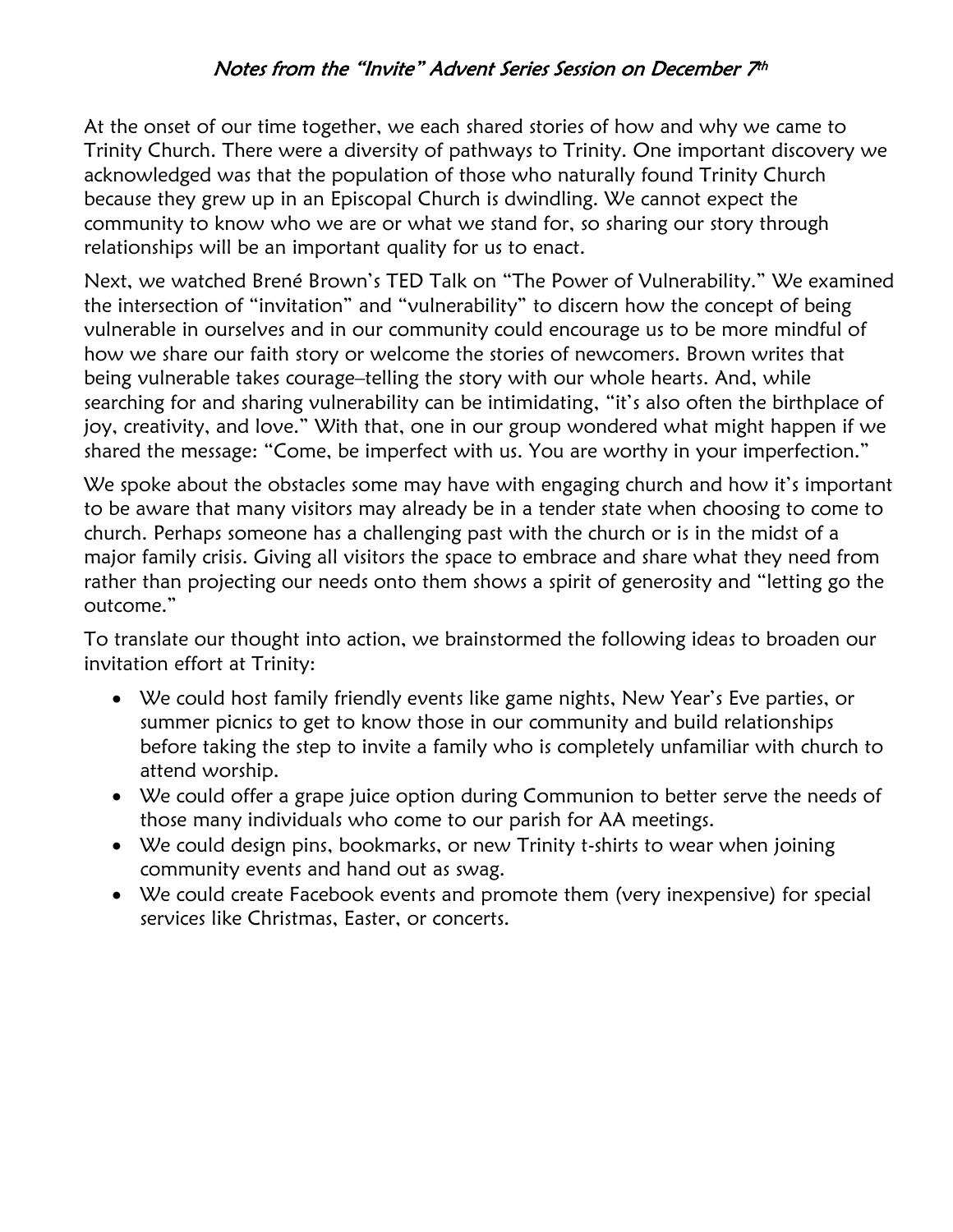# Notes from the "Welcome" Advent Series Session on December 14th

In Tuesday, Dec. 14th's session in the Advent *Invite, Welcome, Connect* Series, we focused on ways to welcome people to Trinity. Specifically, that means our practices for welcoming visitors once they enter the space for worship or church-hosted events.

We began our time by sharing our own stories about how we felt welcomed (or unwelcomed) when engaging in a new experience, culture, or community group. Some themes that arose that made us feel welcome included:

When we felt celebrated in our arrival or were invited to join in a larger culture of celebration already in place.

When we experienced an out of the way invitation upon welcome e.g. when we were given a tour of a new space or some instruction on what to anticipate in the new experience, when we were invited to someone's home for dinner or an overnight stay in a time of need.

When we were specifically connected or introduced to others present.

When we felt our unique presence was valued i.e. when we were encouraged to bring our "whole selves" rather than being asked to assimilate into a culture (the latter being different than welcoming people into our tradition).

We then brainstormed the following action steps we could take at Trinity to enhance our welcome efforts:

- Wear name tags (which could be kept in the narthex at church)
- Update our pew cards and add a QR code to them linking newcomers to our website
- Host casual social events via Zoom (in that format for now)
- Make welcome bags to hand out to visitors with swag like Trinity pens or bookmarks and cookies
- Create an usher role that focuses specifically on gathering newcomer information, connecting newcomers to others, and orienting them to the space (some of this is already practiced by our brilliant usher team!)
- Create a newcomer specific page
- Develop an app for Trinity